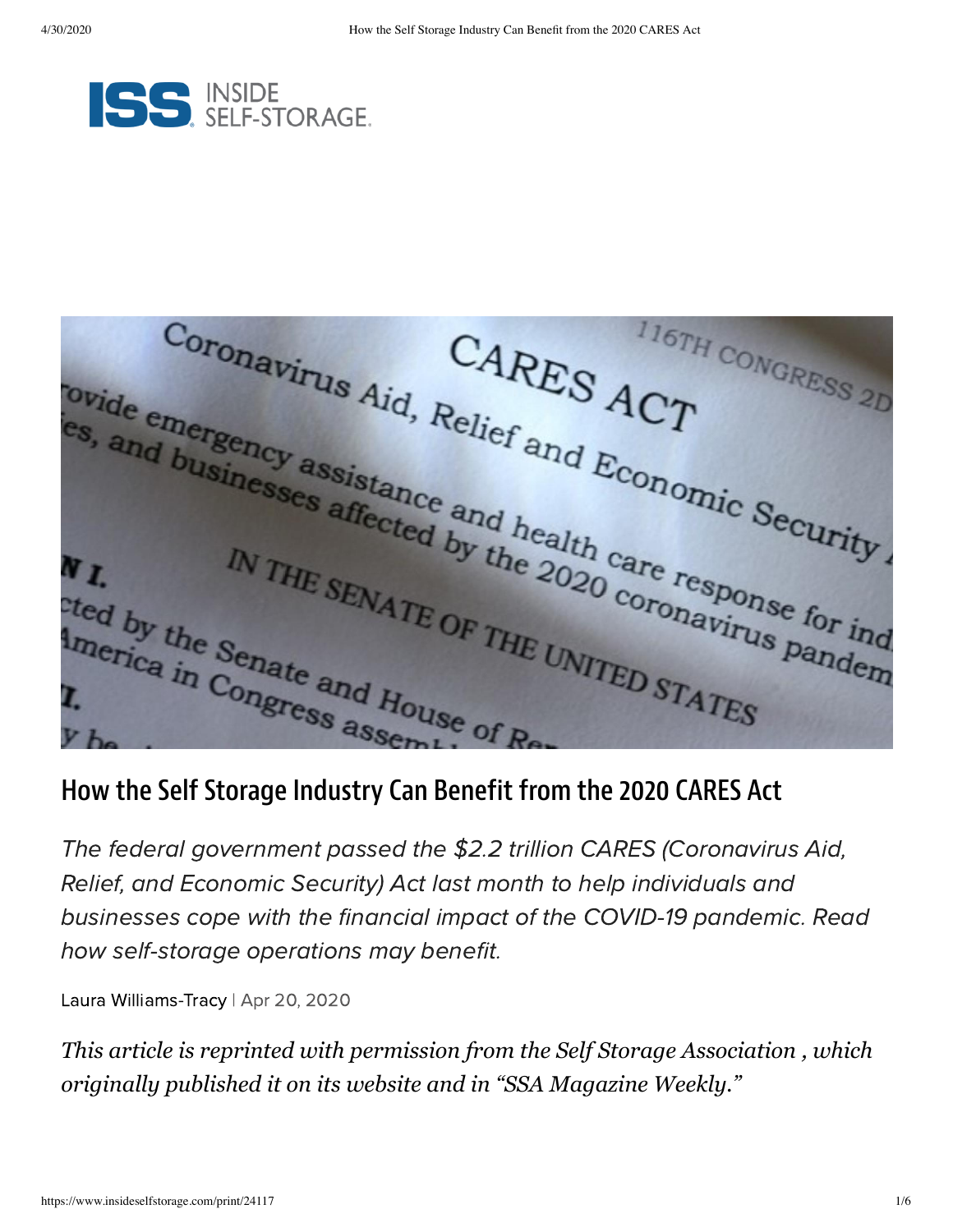

Participate. Learn. Benefit. Succeed.

Amid a global pandemic that's rapidly halting economic growth and threatening a double-digit unemployment rate, President Donald Trump signed the Coronavirus Aid, Relief, and Economic Security (CARES) Act in late March. The CARES Act will provide approximately \$2 trillion in emergency relief to blunt expected monumental losses to people and businesses in the wake of the pandemic.

It's unknown what impact the sharp economic downturn will have on the selfstorage industry, but concerned owners and operators can participate in provisions of the legislation to help them through this treacherous time. Here are the main benefits for facility operators and investors:

- The potential to receive a forgivable loan through the Paycheck Protection Program (PPP) to keep staff paid through the duration of the pandemic
- Six months of loan payments for anyone holding a Small Business Administration (SBA) loan
- New provisions to tax law to accelerate depreciation and reduce 2019 tax obligations and potentially earn a refund from prior years

## Paycheck Protection Program

SBA lenders are administering the PPP, which is funded with almost \$350 billion from the CARES Act to help companies make payroll and avoid laying off workers. The expectation was the SBA would begin processing those requests beginning on April 3.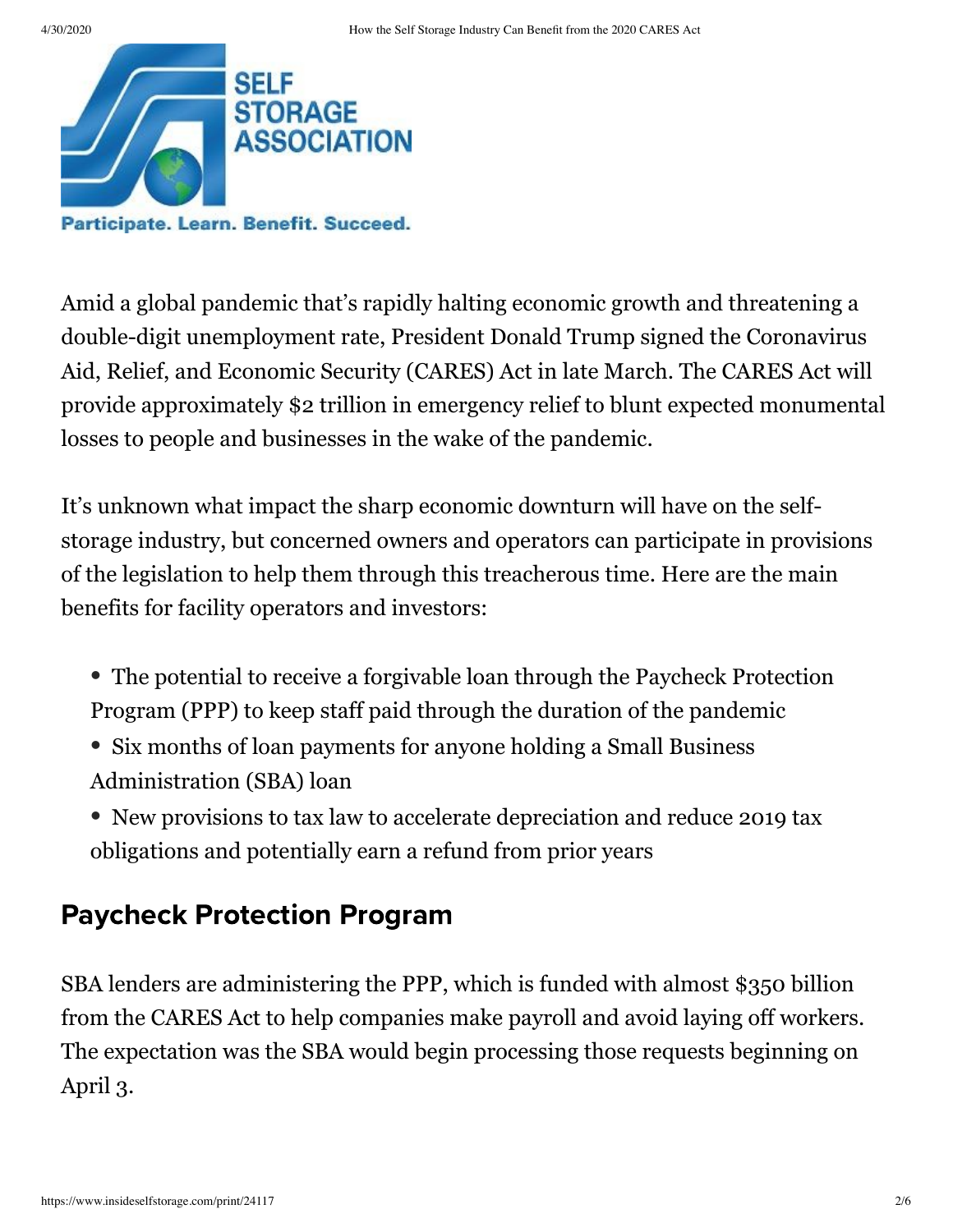Under PPP, employers with fewer than 500 employees can apply to get a loan equivalent to two and a half times their average monthly payroll expenses, which includes healthcare and retirement costs for employees. The loans are made at a low fixed rate, according to details made available to lenders on April 1. Borrowers will make no payments for six months, and the total loan term is expected to be two years.

"The purpose is to keep employees being paid. Hopefully, two and a half months will cover expenses, so when we start coming out of this mess, this will tide you over for rent, utilities and salaries," says Terry Campbell, executive vice president of small business lending for Live Oak Bank, whose self-storage division specializes in financing for facility acquisitions, construction, expansion, refinancing or renovation, particularly through SBA loans.

What has piqued interest in PPP is a promise that if borrowers use the funds to keep people employed through June, keep paying bills and come out of the pandemic as a viable business, up to 100 percent of the loan can be forgiven—completely wiped clean—not as some sort of tax credit. The loans wouldn't be considered taxable income

"It's a heck of a program," Campbell says. "There are so many small businesses that, at any given time, are a month or less away from not being able to survive without their normal cash flow." Full guidance on how these loans are forgiven hasn't yet come from the SBA.

## Good News for SBA Loan Holders

The CARES Act includes \$17 billion to cover loan payments for businesses that already have SBA loans. That means self-storage owners in good standing won't have to make a payment on their SBA loan for six months. The payment, principal and interest will be made for them, with nothing added to the loan term. Owners don't need to apply—it'll happen automatically.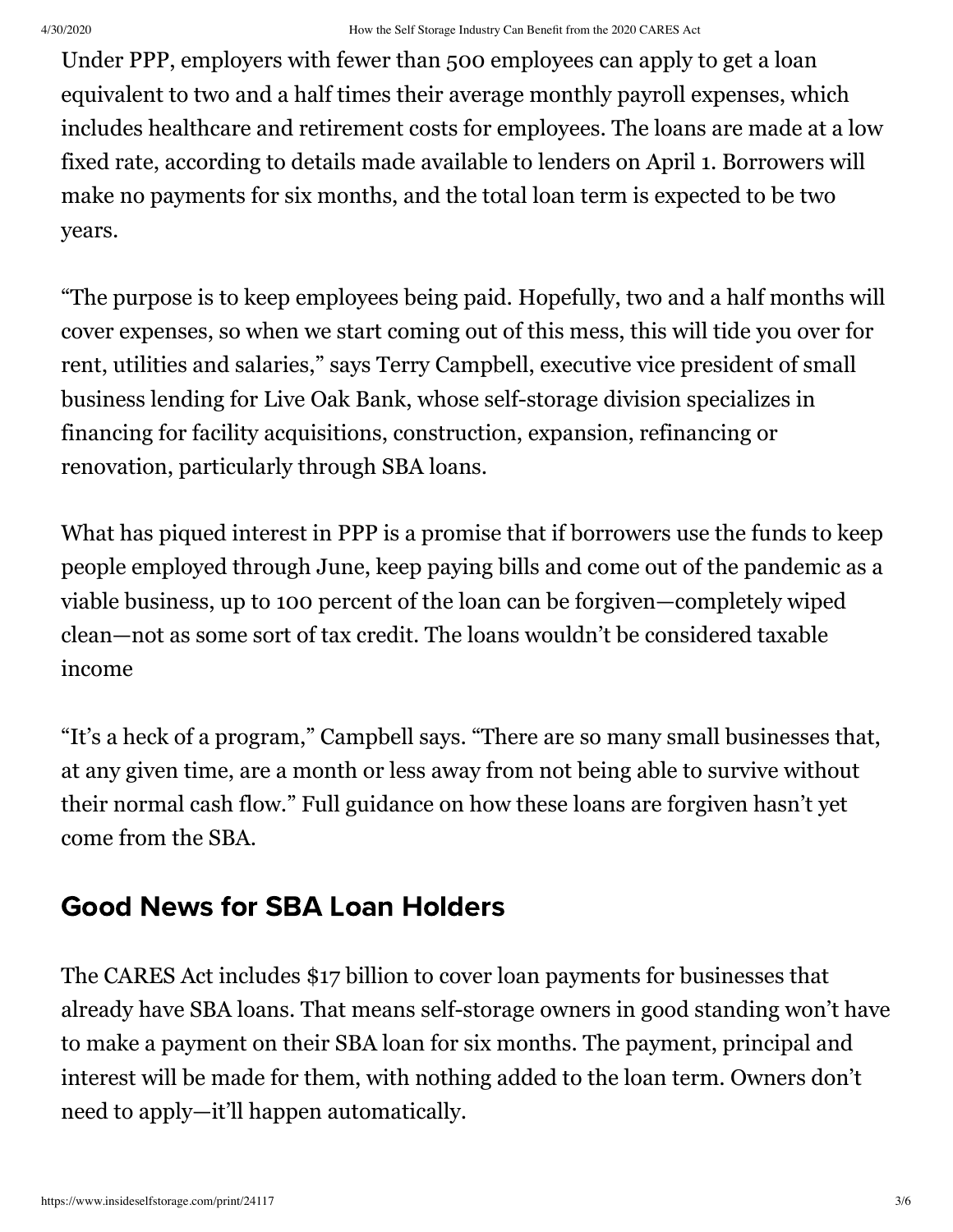"It's a subsidy, a gift," Campbell notes. "If you got an SBA loan, the SBA is going to make that payment for six months. Borrowers don't believe it, and they want to see something in writing. I tell them, 'You are getting six months free.' They can't comprehend it."

The subsidy will likely be a boon to self-storage startups that received funding for their projects with an SBA loan and haven't refinanced to a conventional loan. Many of those projects are likely still in lease-up.

The SBA is also administering the Economic Injury Disaster Loan program. It's intended to cover certain expenses business owners can't cover during the crisis, with loans of up to \$2 million, an interest rate of 3.75 percent and terms up to 30 years.

## Tax Relief for Property Owners

The CARES Act also modifies the rules around net-operating losses, allowing real estate owners to reduce their current tax liabilities and potentially receive a tax refund, says Warren Dazzio, executive vice president of Cost Segregation Services Inc., an engineering-based consulting firm specializing in the U.S. tax code as well as cost-segregation and R&D studies.

Cost segregation (seg) is a process that defines assets within buildings that can be depreciated over a short period of time, thus accumulating large depreciation expenses for a year of operation. Cash-strapped self-storage owners can possibly create losses by participating in a cost-seg analysis and apply those losses to the 2019 tax year. Now that the deadline for paying 2019 taxes has been extended to July 15, owners can take the loss for 2019 and apply it to whatever they still owe, potentially allowing them to hold on to cash that would have otherwise gone to the government.

Under a process called a loss carry back—which was done away with by the 2017 Tax Cuts and Jobs Act and now reinvigorated under the CARES Act—a loss big enough to zero out any 2019 tax liability with more to spare can be applied to a year within the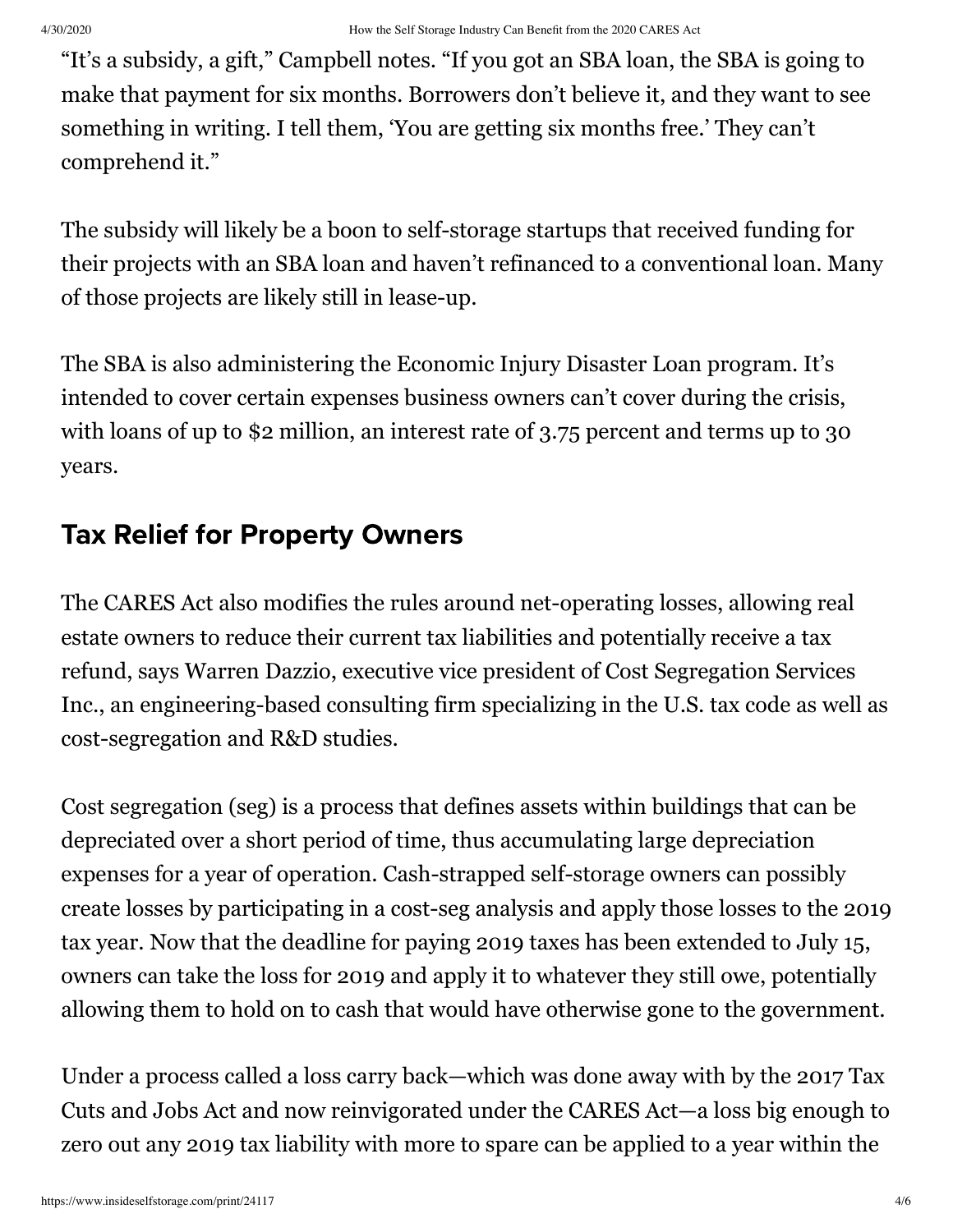last five when a storage owner may have paid significant taxes, resulting in a refund check now.

For storage owners who've never done a cost-seg analysis, the potential tax savings are 20 percent to 40 percent of the value of the building asset, Dazzio says. Thus, on a \$1 million dollar storage building, a \$300,000 deduction multiplied by a 37 percent tax rate (for state and federal taxes combined) results in a tax savings of about \$111,000. Here's how it works:

• Any commercial-building owner can use accelerated depreciation as long as the building is part of active income. A doctor, for example, who owns a self-storage business that generates passive income can zero out his tax liability for the current year with a cost-seg study but can't generate a loss through accelerated depreciation.

• A cost-seg study takes about six to eight weeks to complete. There's still time to complete a study ahead of the July 15 tax-filing deadline.

• Most firms will provide a pre-analysis to determine if the loss is likely to be large enough to warrant a full study. This will be an estimate of capital assets and how much depreciation can be accelerated. The pre-analysis takes about three business days.

• During a study, a team will analyze capital expenditures and break expenses into categories. The cost of interior doors and new partitions on an expansion can be depreciated over just five years, which is shorter than the overall building. Other capital expenses are depreciated over seven, 15 or 39 years. The more expenses that can be accelerated into shorter time periods, the greater the potential for losses.

• The results of the cost-seg study are given to the self-storage owner's accounting firm as part of tax-document preparation.

• If the loss is greater than the 2019 liability, property owners can take that loss backward to a prior "good year" when the owner may have paid a lot of taxes. An amended 2019 return would take you back to 2014, when you possibly had a gain. The losses are applied each year and carried forward until used up. The result